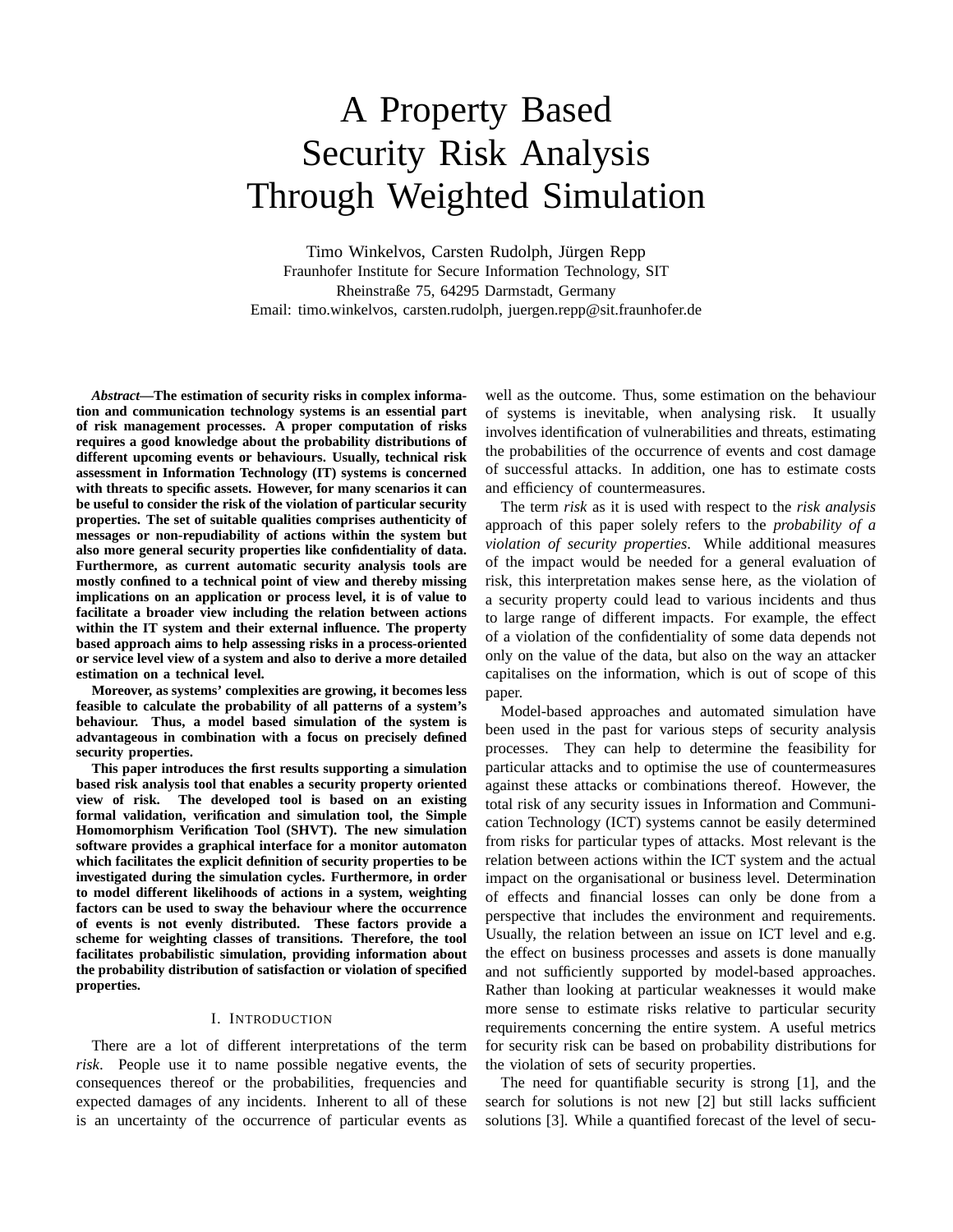rity is needed, different factors make this task very hard [4]. First, there is a lack of consistent statistical data to learn from and to create a firm statistical regression as it is done in other research areas. Second, even if statistical data were available, significance of the analysis would be decreased because of the systems' enormous heterogeneity. The technological environments quickly change and complicate the deduction of security quantification [5], [6]. Furthermore, upcoming vulnerabilities and exploits are unknown and attacker's knowledge and intents are not directly reflected in the correct system behaviour. Thus, a logical first step of a security risk analysis is to create a model of the system that makes use of any available data about the subject, is detailed enough to be used for (highlevel) security requirements specifications, abstracts from as much unneeded information as possible and that allows the analyser to control the information sources the model builds upon. Refined versions of such a model can support different related layers of security risk analysis each considering issues on the particular layers.

This paper introduces ongoing research on risk identification and quantification in the field of IT security. Advantages of model checking have been shown with the SHVT ( [7]) in several security and reliability related contexts. In those works properties are proven or else counterexamples are found. Rather than aiming at such discrete results our current goal is to find measures to quantify uncertainty inherent to information systems. These quantified results are supposed to be integrated into, and thereby facilitate the risk assessment process of information security risk management methods.

The additional functionality of a simulator is introduced to the SHVT enabling to run (or simulate) a system model repeatedly. An additional automaton, called a Monitor, facilitates the modelling of certain aspects of the systems' behaviour and monitor such properties during the run of the simulation. Furthermore, in order to model different likelihoods of actions in a system, weighting factors can be used to model a behaviour where the occurrence of events is not evenly distributed. For each single simulation cycle, the tool can calculate and store various information. Most importantly, it keeps track of whether properties described by the Monitor are satisfied or not. With a high number of simulation cycles, this information can be used to calculate the probability distribution of the satisfaction or violation of monitored properties. Thus, the extended features enable to simulate and concurrently monitor and investigate characteristics that are of importance with respect to certain issues of interest. The results are used to elicit a means of forecasting of security issues and therefore to calculate probabilities of risks.

The simulation approach is useful in cases of complex systems. Calculating every possible state of a system and eliciting a probability distribution for the possible actions in each of the states is not feasible for complex real world scenarios. The approach of simulating facilitates two different aspects of optimisation. On the one hand, the problem of irrelevant characteristics is tackled through the use of a monitor and thus through the concentration on specific properties. This greatly reduces the amount of data stored during the analysis. On the other hand, the infeasibility of calculating the probability of all states of a reachability graph is addressed by the simulation of which any cycle is equivalent to only one path through the transition system.

In the following section a brief survey of related scientific work is given before section III describes the modelling approach, the simulation of system behaviour and the interplay with the monitor. Section IV reviews the work and illustrates future work followed by the conclusion in section V.

7th July 2011

## II. RELATED WORK

Today, the quantification of IT risks is mostly based on manual inspection (check lists) and subjective evaluation of discrete risks in accordance to structured methods like the ISO standard 27005 [8], CORAS [9], [10] or OCTAVE [11]. While these techniques make sense in that they allow to structure the risk analysis and management and evaluate single risks in a relatively consistent way, they have some disadvantages. They have a very high subjective influence, lack automated search capabilities and therefore they are prone to errors and very complex and costly [12]. This work aims to be complementary to the above mentioned methods by introducing tool based support of the risk assessment process where possible.

A lot of approaches use graph representations to support the understanding of security risks [13]–[15]. Wang et al. [16] introduced an attack graph based approach to investigate the likelihood of attacks. Another recent work combines attack trees with Markov processes [17]. Noel et al. [18] insert a variety of information gathered by life-systems into their otherwise static attack graph based topological vulnerability analysis. While such works give static probabilities to events representing e.g. actions the attacker can conduct, in our approach an action's probability is dynamically calculated according to the state of the systems and thus depending on previous actions and alternative events. Attack Graphs and similar attack modelling schemes have been used to analyse computer attacks since the 1990's e.g. by Dacier [2], Phillips and Swiler [19] and Gorodetski and Kotenko [20]. A survey of attack graphs and security analysis is given in [21].

For handling uncertainties in information security risk analysis usually statistical distributions according to the different subjects, requirements and assumptions are applied [2], [17], [22]–[24]. Using such distribution functions leads to an abstraction of the source of randomness and complexity from internal factors. In combination with a complex, state based model, such as is used in this paper, this forces a less flexible input and disallows to differentiate in the details. In particular, the effect of small changes inside of the system (e.g. an additional security mechanism) on the stochastic results of the simulation would hardly be analysable. In order to create detailed (stochastic) results, one needs to find detailed input, which is why the relative weighting factors have been chosen. A fitting distribution function could be used to add external randomness (like a Weibull distribution to estimate the time to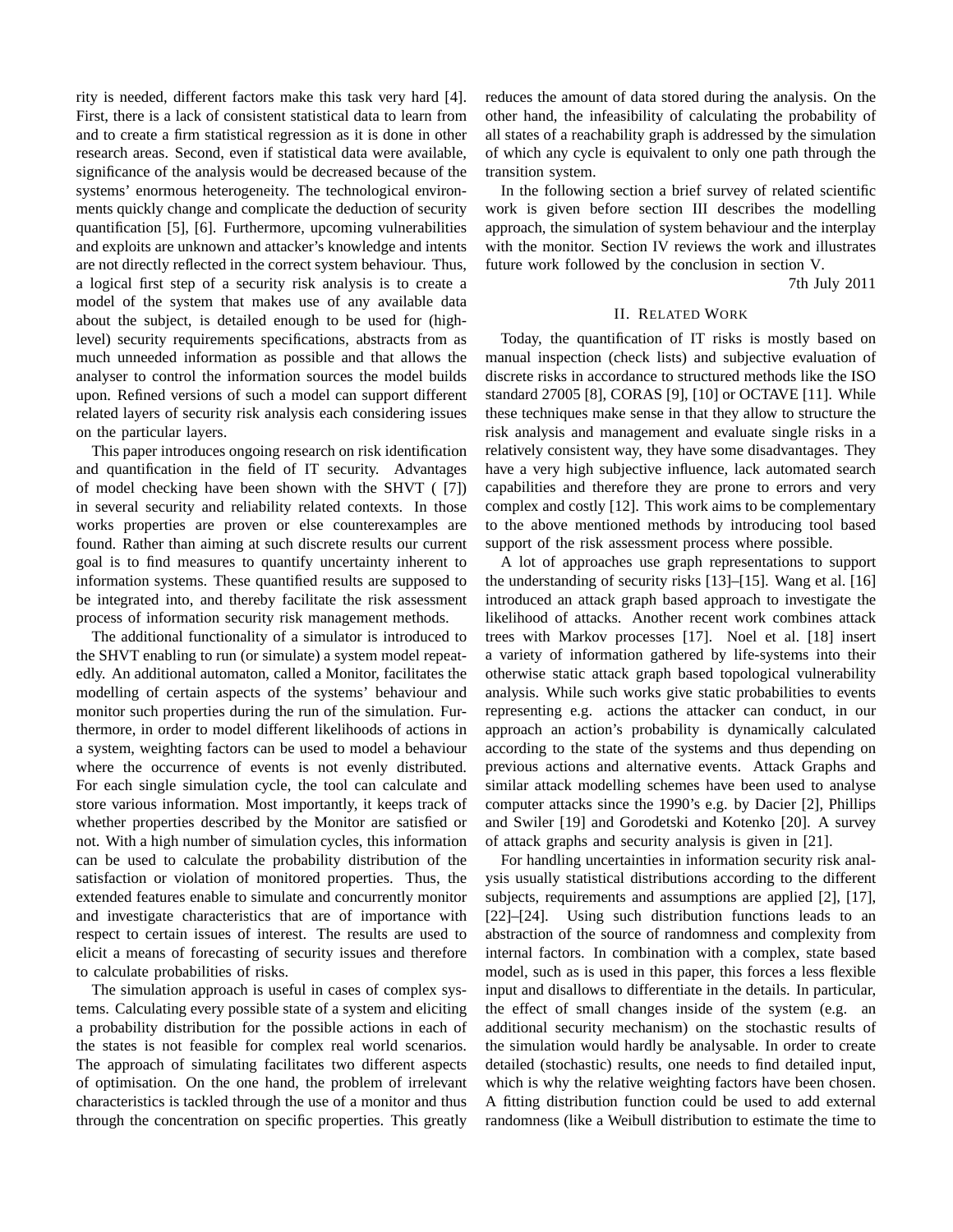failure of some equipment or a normal distribution for error rates [25]).

Several different works introduce model checking in conjunction with attack graphs and security analysis, respectively. Ritchey and Ammann [26] use the model checker SMV (http: //www.cs.cmu.edu/∼modelcheck/smv.html) to compute counterexamples which reflect possible malicious behaviour. A similar approach by Sheyner et al. [27] automatically generates attack graphs and enables reliability analysis. Their proposal of forecasting behaviour is based on the assumption of some statistical information. The input to the model of Phillips and Swiler [19] consists of attacker profiles and attack templates and they compute a reachability graph thereof to analyse the level of security using shortest path algorithms. Another example for attack graph generation through model checking is given by Wing [28]. Related is the work by Rieke [29] which adds a variety of analysis tools and evaluation algorithms based on the reachability graph. Mehta et al. [30] point out that attack graphs can exceed controllable size and therefore propose to rank attack graphs and states thereof and introduce a probability metric. Thus, they try to restrict the analysis to the most important or most endangered aspects of a system.

An interesting area of research is the field of probabilistic model checking. This is about analysing systems that have an intrinsic stochastic behaviour and propagating the known probabilities through a complex model [31]. However, the proposed method of this paper approximates the uncertain future behaviour with simulation, resulting in probabilities. A probabilistic model checking analysis offers information like: a statement will be true *at least or at most with probability p*. The behaviour of large information systems with a lot of possibly unknown input can be considered as stochastic, so this field may provide insights into the elicitation of the weighting factors.

## III. SIMULATION & MONITORING

The goal of this work is to support IT risk assessment processes. The main approach is to dynamically and randomly simulate a system's behaviour with on-the-fly verification of properties represented by a monitor automaton. The probabilities of state transitions in the simulation are dynamically derived from weighting factors added to the model in advance. Weighting factors can be associated with the transitions (e.g. events or actions) of the model that allow to cope for different likelihoods of events. This approach has been implemented as extension to the SHVT. As this paper aims on the description of the approach, we use a scenario that has been used and published before. Here, we confine ourselves to describing those aspects of the scenario, that are necessary for an adequate understanding.

This section introduces the elements of the approach and explains the mode of operation of the simulation with the help of an example. Figure 1 shows the relationship between the model, the simulation and the monitor.

## *A. The Model*

First, the object of investigation has to be modelled. In the case of the example, the object is a networking system comprising multiple hosts in different network zones, a set of access policies depending on these zones and a set of vulnerabilities (see the example in subsection III-D). The latter can be used for exploits by an attacker that wants to get access to a machine of the network. The model has to represent every element of the configuration that has an influence on possible events and the options of actions of the modelled roles (e.g. the attacker). Thus any state of the modelled system reflects the configuration of the network and the condition and properties of every instance like, for example, the access rights of an attacker w.r.t. a specific server. Note that the tool is not focused on a particular type of applications (e.g. IT networks). It can be easily applied to totally different scenarios such as protocol specifications, business processes or service level scenarios.

In order to simulate a system, it has to be formally represented in a model where the dynamic behaviour of the system is defined by a labelled transition system (LTS) that is usually computed from the specification by a tool. An LTS consists of a set of *states* Q, *actions* R and a set of *transition relations*  $Q \times R \times Q$ . The SHVT can be combined with any specification tool generating labelled transition systems. The current implementation of SHVT uses Asynchronous Product Automata (APA) in order to model systems under investigation. APA are a flexible operational specification concept of cooperating systems [7], [32]. An APA consists of a family of states, a family of elementary automata and a family of neighbourhood relations  $(T)$ . The latter can be interpreted as the set of all transitions (e.g. actions or events) that change the states of the APA. They are of the form  $(s, t, s_{next}) \in \mathcal{T}$ , where s and  $s_{next}$  are consecutive states and t the corresponding transition. Thus, the behaviour of the system is described by the sequences of state transitions. Transition patterns optionally include relative weighting factors to dynamically derive random choices in the simulation. The executed model (i.e. the reachability graph for the specified system) can be seen as an LTS. One cycle of the simulation computes a single path through this LTS.

## *B. The Simulation*

Any run of the simulation consists of cycles which start with an initial state and step from one state of the model to the next until one of different restart conditions is met. The sum of these cycles should create a meaningful sample.

In any state of the (modelled) system, there might be different transition alternatives. The simulation's traversal differs from that of a full reachability analysis in that only one transition is selected to be triggered next. In every state of a simulation one transition is randomly chosen from the set of possible transitions. This choice is swayed by weighting factors that are associated with the transition patterns of the model.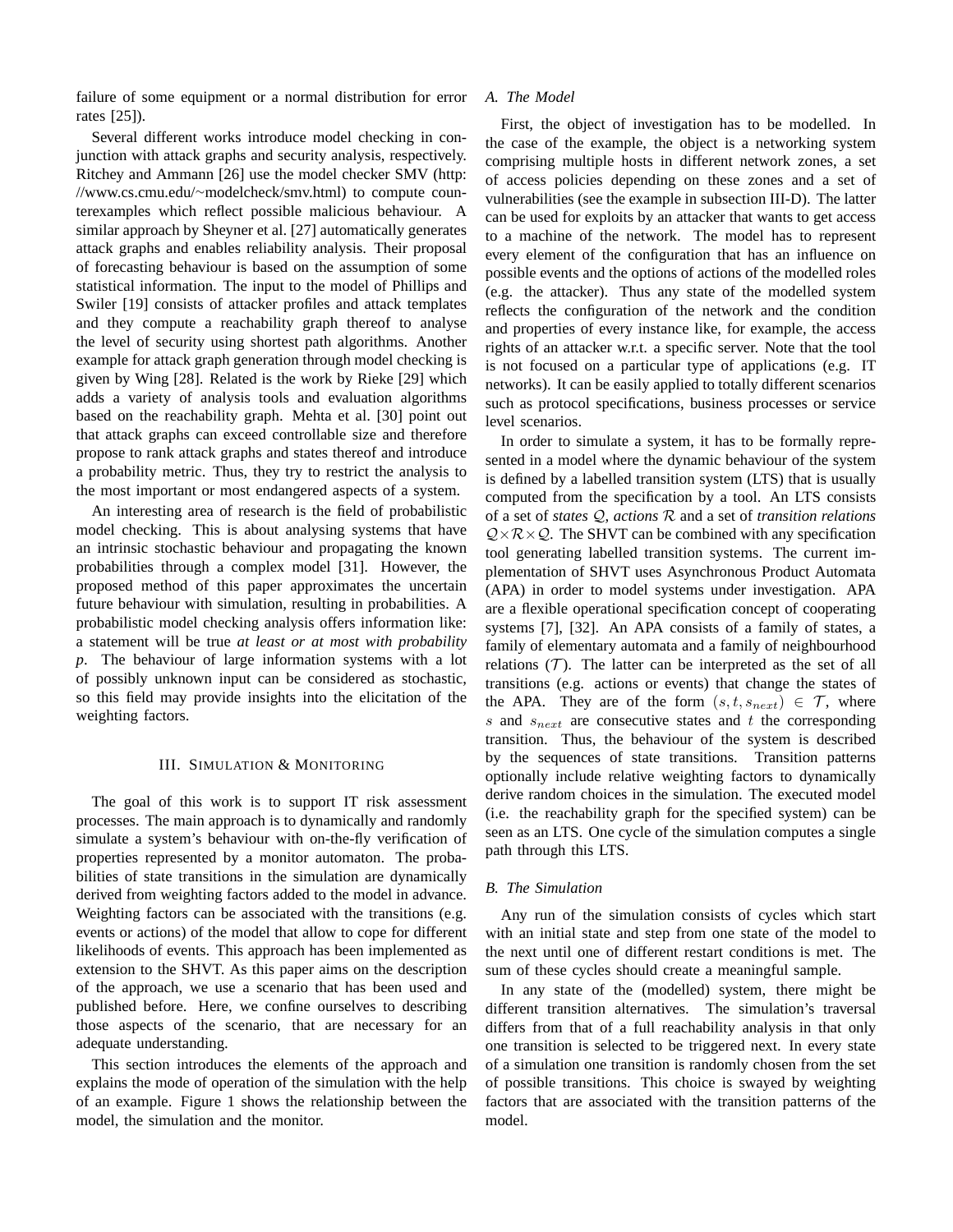

Figure 1. Relationship between model, simulation and monitor

Let  $\mathcal{T}_x$  be the set of the *n* possible transitions  $t_i, i = 1, \ldots, n$ in a particular state  $s_x$  of the simulation and let  $g_i$  be the weight of the respective transition  $t_i$ . Then the likelihood of transition  $t_{next} \in \mathcal{T}_x$  being the next transition to be triggered in the state  $s_x$  is defined by the state dependent probability distribution  $\mu_{s_x} : \mathcal{T}_x \to [0,1]$  with

$$
\mu_{s_x}(t_{next}) = \mu_{s_x}(g_{next}) = \frac{g_{next}}{\sum_i g_i},\tag{1}
$$

where  $\sum_i \mu_{s_x}(t_i) = 1, \forall s_x$ .

Thus, the actual probability of any event in a given state of the model depends on it's own weight as well as on the respective state and the sum of weights of the alternatives. It is also possible to have weights dynamically changing with the behaviour of the system.

A cycle of the simulation ends when either there are no subsequent transition alternatives (a dead state is reached), or a defined maximum number of steps per cycle is reached, or a new cycle is triggered by the Monitor as described below. The next cycle starts again with the initial state. The run of the simulation either ends after a predefined maximum number of steps or is stopped manually.

## *C. The Monitor*

As illustrated in Figure 1, during the run of the simulation, one or several automata monitor the resulting behaviour. A *monitoring automaton* or monitor consists of

- a set M of *labelled states* m,
- an alphabet  $\Lambda$  of *predicates*  $\lambda$  and
- a *transition relation*  $\mathcal{T}_{\mathcal{M}} \subseteq \mathcal{M} \times \Lambda \times \mathcal{M}$ .

One or more of a monitor's states are initial states  $m_0$  assigned to the initial state of the LTS under investigation.

Each predicate  $\lambda \in \Lambda$  of the Monitor is of the form  $([pre], [tn][ivp], [suc])$  defining checks to transitions of the LTS w.r.t. predecessor  $(pre)$ , transition (name  $tn$ , interpretation variables  $ivp$ ) and successor state (suc). The predicates of the monitor are positive if all three  $lambda$ -terms are positive or empty. Each  $\lambda \in \Lambda$  is associated with one of the transitions  $\mathcal{T}_{\mathcal{M}}$  of the monitor automaton.

The monitor has been developed to allow for queries of different characteristics of the states and state transitions of an LTS. It can reflect attributes concerning all parameters of LTS

state transition. By allowing more than one transition of the monitor to be triggered at the same time, different properties can be monitored within one simulation. Thus, the overall state of the monitor can contain several *active* states. Edges leading from the active states are considered as *active*, too. The transition relation defines the active edges for all active states. During the run of the simulation, the active elements of the monitor are assigned to the current state of the LTS (as part of the respective state components). Whenever a transition of the model is chosen to be the next step of the simulation, all predicates of the monitor's active edges are evaluated.

Let  $A \subseteq M$  be the set of n active states  $m_a, a = 1 \dots n$  of the monitor. Let the sets of adjacent transitions' predicates be  $\Lambda_a$ , with  $\lambda_{a_i} \in \Lambda_a$ ,  $i = 1...k$  for the k active transitions of  $m_a$  and  $\Lambda_a \subseteq \Lambda$ . The set of transitions from the active states are therefore  $(m_a, \lambda_{a_i}, m_{a_i})$ . If a model's state transition  $(s, t, s_{next}) \in \mathcal{T}$  is triggered during the simulation, then for all active states  $m_a$  the predicates  $\lambda_{a_i}$  are asserted according to the following equation.

$$
\lambda_{a_i}(s, t, s_{next}) = true \Leftrightarrow
$$
  
pre( $\lambda_{a_i}$ )(s) = true  $\wedge$  tn( $\lambda_{a_i}$ ) = name(t)  $\wedge$   
ivp( $\lambda_{a_i}$ )(t) = true  $\wedge$  suc( $\lambda_{a_i}$ )(s\_{next}) = true (2)

For any positive assertions the respective subsequent states are activated (marked in Figure 1) and the previously active state of the monitor is deactivated after all active edges have been evaluated. All transitions of the monitor automaton are recorded.

The output of a simulation run comprises statistics on the number of steps and cycles of the simulation, the total number of state transitions of the monitor and statistics about the reasons of restarts of simulation cycles. Furthermore, for each of the monitor's states, a statistics on the frequency and duration (number of simulation steps) of activation is given as well as the number of cycle-restarts while the respective state is activated.

#### *D. Simulating an Example Scenario*

The following brief example shows one possible application of the weighted simulation and the monitor automaton. In order to make it short, the description concentrates on relevant aspects of a scenario published before by Rieke [29]. Please note that network intrusion is but an illustration and not the sole or main focus of this work.

As mentioned above, the scenario is an ICT Infrastructure comprising sets of hosts in different network zones, a database server, an intrusion detection system and one ore more attackers. A security policy defines which privileges are needed to perform any activities, in particular concerning access to the database server. Further, hosts can be prone to a set of vulnerabilities. The model reflects this scenario through roles that can perform actions, modelled as state transitions. The attacker can now try to exploit vulnerabilities with the goal of getting access to the database server (see also Figure 2).

The output of one simulation is shown in table II. In the first column, one can find the states of the example monitor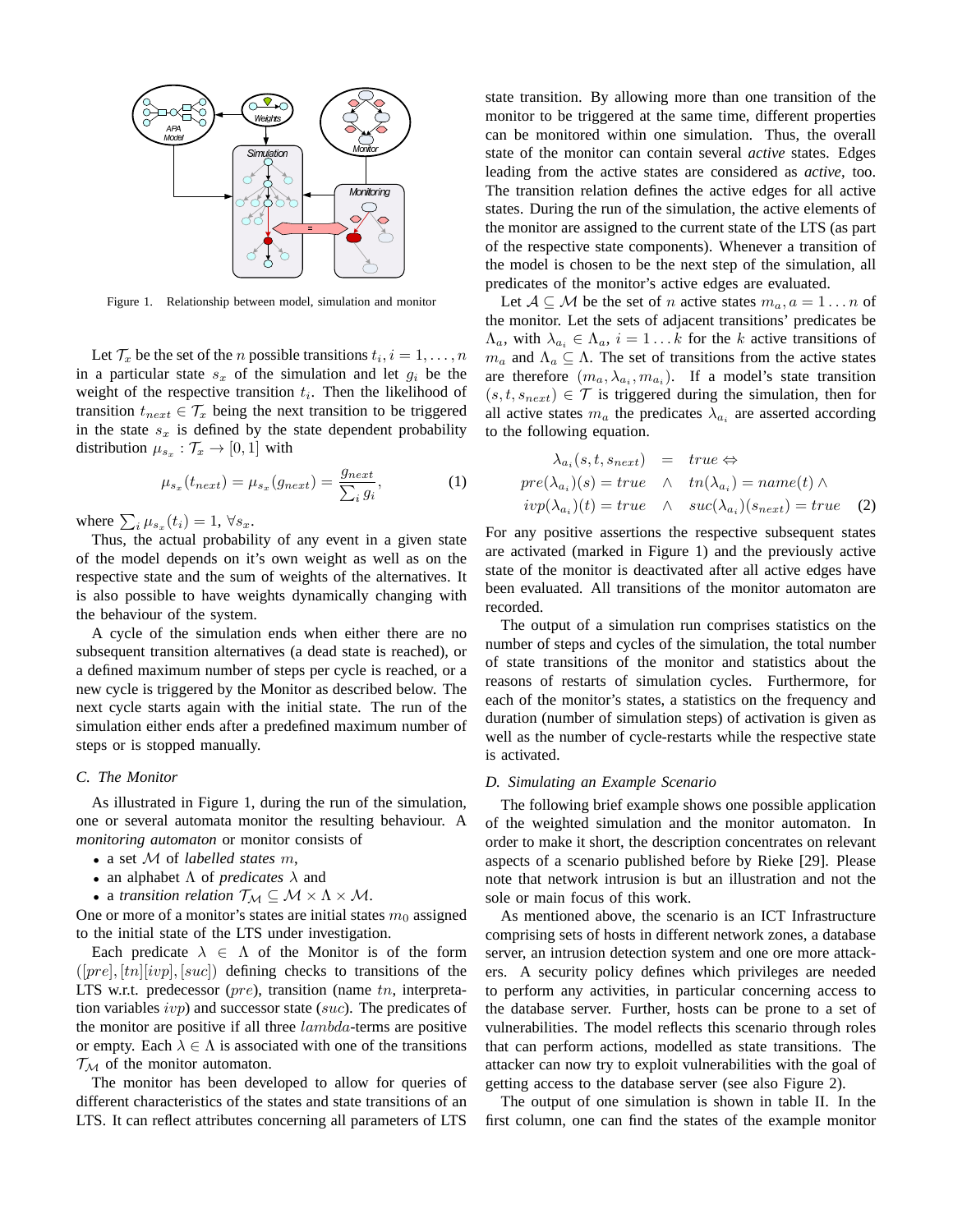

Figure 2. Scenario network overview

Table I STATS OF THE SIMULATION EXAMPLE

| 14285  | simulation cycles        |
|--------|--------------------------|
| 100000 | steps (in Model)         |
| 42412  | transitions (of Monitor) |

automaton. Column 2 shows the number of steps of the simulation during which the monitor stayed in the respective state. The rightmost column shows how often, during the simulation, the respective state was reached or in other words, how many of the simulation's cycles lead to a system state with the respective properties.

For statistics on the simulation see table I. The aim of the simulation in this example is to find and compare successful attack strategies. The monitor automaton's states reflect the known preconditions of an event that leads to unauthorised access privileges for the attacker. The automaton checks which of the preconditions are fulfilled whenever the attacker gets privileges on the database server. Furthermore, in order to avoid misinterpretations a state of the monitor reflects simultaneous fulfilment of both preconditions and a transition is added that allows to decide whether a breach is possible without any of the mentioned privileges, e.g. that has not been thought of before (see the monitor's state *UnexpectedBreach* in table II).

By changing the monitor automaton the focus of the simulation can be refined easily. A more complex design of the monitor allows for a more detailed forecast of system behaviour and the coherences within the system. The example monitor has been enhanced in order to evaluate the attributes during the breach and, at the same time, the exploits the attacker most likely uses to get the respective privileges. The respective findings can be found below the double line in table II. This run of the simulation comprises 100000 steps in 14285 cycles. In these 1753 breaches (successful attacks) occurred. Of these 1484 occurred after the attacker obtained privileges on the *nix host* which equals 84.7%. Thus it is easy to elicit the advantage of a concentration of efforts on this host in order to decrease the risk.

As the Unix Host has been identified to be critical, the

Table II RESULTS OF EXAMPLE MONITOR

| <b>State of Monitor</b>  | Steps of Sim. | <b>Transitions</b> |
|--------------------------|---------------|--------------------|
| Initial                  | 55560         | $^{(1)}$           |
| MultipleAccess           | 3900          | 2023               |
| RootOnNixHost            | 31068         | 10874              |
| UnexpectedBreach         | 0             | 0                  |
| <b>UserOnMsHost</b>      | 6400          | 2726               |
| BreachMultiple           | 290           | 193                |
| <b>BreachViaMsHost</b>   | 644           | 269                |
| <b>BreachViaNixHost</b>  | 2139          | 1291               |
| Sum of Breaches          | 3073          | 1753               |
| Ainitial2                | 62470         | 0                  |
| <b>AAllRootOnNixHost</b> | 37531         | 12518              |
| ARshLoginToNixHost       | 0             | 0                  |
| AmanDBToNixHost          | 13            | 11                 |
| AsshExpStealthToNixHost  | 11368         | 3856               |
| AsshExpToNixHost         | 26150         | 8651               |

enhanced monitor was created in order to analyse the activities leading to a compromise of the critical host. Simulating the model with the enhanced monitor results in the finding, that in only 11 of 14285 cycles of a simulation the exploit of a man-db vulnerability (CVE-2003-0620) was used to get root privileges on the critical host, while more than 99 per cent of successful breaches are based on exploits of an openssh vulnerability (CVE-2003-0693).

The example shows how to iteratively examine expected system behaviour with small effort using the simulation and the monitor automaton. The likelihood of different events or system traces can be statistically determined. However, the example also shows, that a simulation can only give answers to questions that go beyond the model, because it has to incorporate the respective aspects on an adequate level of abstraction. For that reason, future work will focus on creating interfaces to tools like Security Information and Event Management (SIEM) appliances in order to automatically generate parts of the model and in particular the weights of transitions.

## IV. DISCUSSION AND FUTURE WORK

The monitor is a powerful tool to strictly define those patterns of system behaviour, that have an implication on properties under investigation. In the example of III-D, these were mostly privileges and information on how they are gained. System traces that indicate security properties beyond access control can be monitored as well. In other use cases of the ongoing work, the monitor is used to define complex properties with regard to the interplay of different contexts, like the application state, network configuration, physical properties and different processes interlinked with the former (e.g. a maintenance process in a critical infrastructure).

With the Approach presented here, it is obvious that an action's likelihood depends not only on a weight classification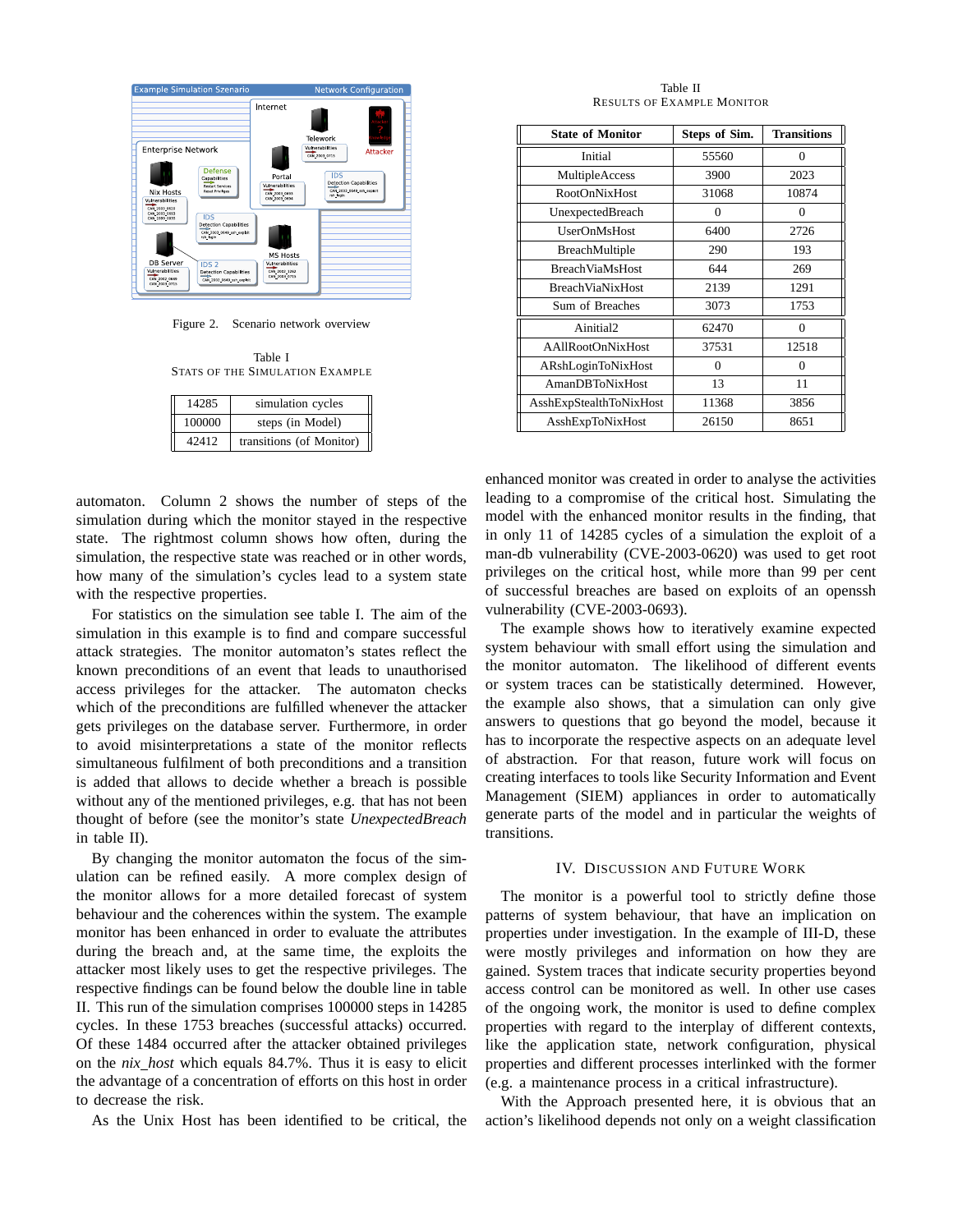defined in advance but also reflects the corresponding state of the system. Deriving the probability distribution over the alternatives in a given state of the model from classes of weights enables to analyse larger, more heterogeneous systems than with normal probabilistic approaches.

Simulation of the APA model also reduces the number of actions processed in comparison to evaluating all possible state transitions in a model's reachable state space. Furthermore the generation of likelihood distributions only for those states reached during a simulation is feasible for large models. This allows for a dynamical computation of the probabilities of a state's successors and thus enables an assessment of large systems. Some further aspects of the ongoing work are discussed in the following.

## *A. Model*

Creating a model of a system under investigation always idealises reality. Nevertheless, it is a means to a) abstract from insignificant complexity of the reality, b) capture the essence of an issue under investigation and c) automatically evaluate an abstraction of reality using a computer. Whenever a model is created, the model and those working with the model have to regard any assumptions made and the aspects abstracted from. Modelling vulnerabilities, exploits and attacker's capabilities is not the only way of analysing a system's security issues. Instead, an advantage of the approach is the opportunity to simulate various different kinds of LTS models. These can describe diverse systems on different levels of abstraction and thereby lay the focus on different (security) attributes of a system. The mentioned diversity could include cyber-physical models, work-flow specifications and business process information. Furthermore, the combination of the APA model with the very flexible monitor automaton allows for fast succession of analysis regarding different issues.

Otherwise, modelling of systems is a science in itself or sometimes even called an art [25]. It certainly is a complex task, so further work will be about finding out what could possibly be modelled with what effort and how to find constraints. An interesting aspect of future investigation is whether it is possible to create templates for APA models (or any other, possibly simpler model that can produce an LTS) describing the object of investigation on the one hand and different suitable monitors for predefined properties on the other. Especially the latter seems to be promising, as most of the security properties are of general interest and the corresponding indicators can be found in different systems. Besides, the automation of model creation from existing data is already and will be further examined.

## *B. Weighting Factors*

According to the status quo in information security risk assessment literature (see section II), likelihood quantification is a very tedious task. Either, probabilities of risks are gathered by working through catalogues and assessing every single risk, or all actions that lead to negative incidents are evaluated separately. Both ways seem more demanding and error prone than the definition of weights for classes of actions in accordance to each other, as proposed in this paper. Moreover, with the proposed method, the number of single evaluations is much smaller.

The determination of the weights can be integrated into workshops for threat and vulnerability identification that are part of some risk assessment methods, e.g. OCTAVE [11]. Such workshops are held by security experts, decision makers and personal that know the system under investigation best, which makes these groups the perfect team to evaluate the relative weights of transitions (e.g. events) in the model of the system. Also, probabilities identified during such workshops today, could be used as input without changing the standard process.

Furthermore, parameters such as cost of an attack, expertise required, availability of exploits, or financial gain for the attacker can be considered in computing the weight factors. Additionally, it has been proposed that potential attackers would always choose those attack vectors that promise to minimise the demand w.r.t. programming know how and time to success [2]. Time of such processes might be measurable and the know how could be rated and thereby provide a basis to elicit weights.

Nevertheless, a concentration of future work will be aimed at reducing the subjective factor and introducing automation concerning the creation of the weighting factors. This first approach is based on a static predefinition of weights. As described in the example above it makes sense in many cases to define dynamic weights that are computed as a function over the current state of the LTS, the history of the simulation run or the monitoring automaton. Also attack strategies can be reflected in dynamic weights. Then, if a particular pattern occurs in the simulation, weights are swayed for all steps being part of this attack strategy.

It is also planned to facilitate dynamic adjustment of the weights through linking to SIEM solutions. Those systems aggregate, correlate and analyse security-related data in live systems. Exploring the data generated by SIEM systems in order to define and influence the weights could be beneficial in two modes of implementation. Either historical SIEM data is used to derive the weights for a simulation, or the simulation would run constantly and parallel to a SIEM solution and the live events change the weights during the run of the simulation.

# *C. Simulation*

Through the introduction of a weighted simulation, the model checking approach, that is intrinsically analytic and (concerning the result) deterministic has been extended to include stochastic capabilities. This enables to make forecasts w.r.t. the likelihood of certain traces of action and thereby approximate unknown aspects of future behaviour.

In a simulation or a similar quantitative security analysis in the field of information security, it is common to use probability distribution functions to model unknown behaviour and cope with uncertainties. The variables are chosen to fit the situation as good as possible. Mostly, exponential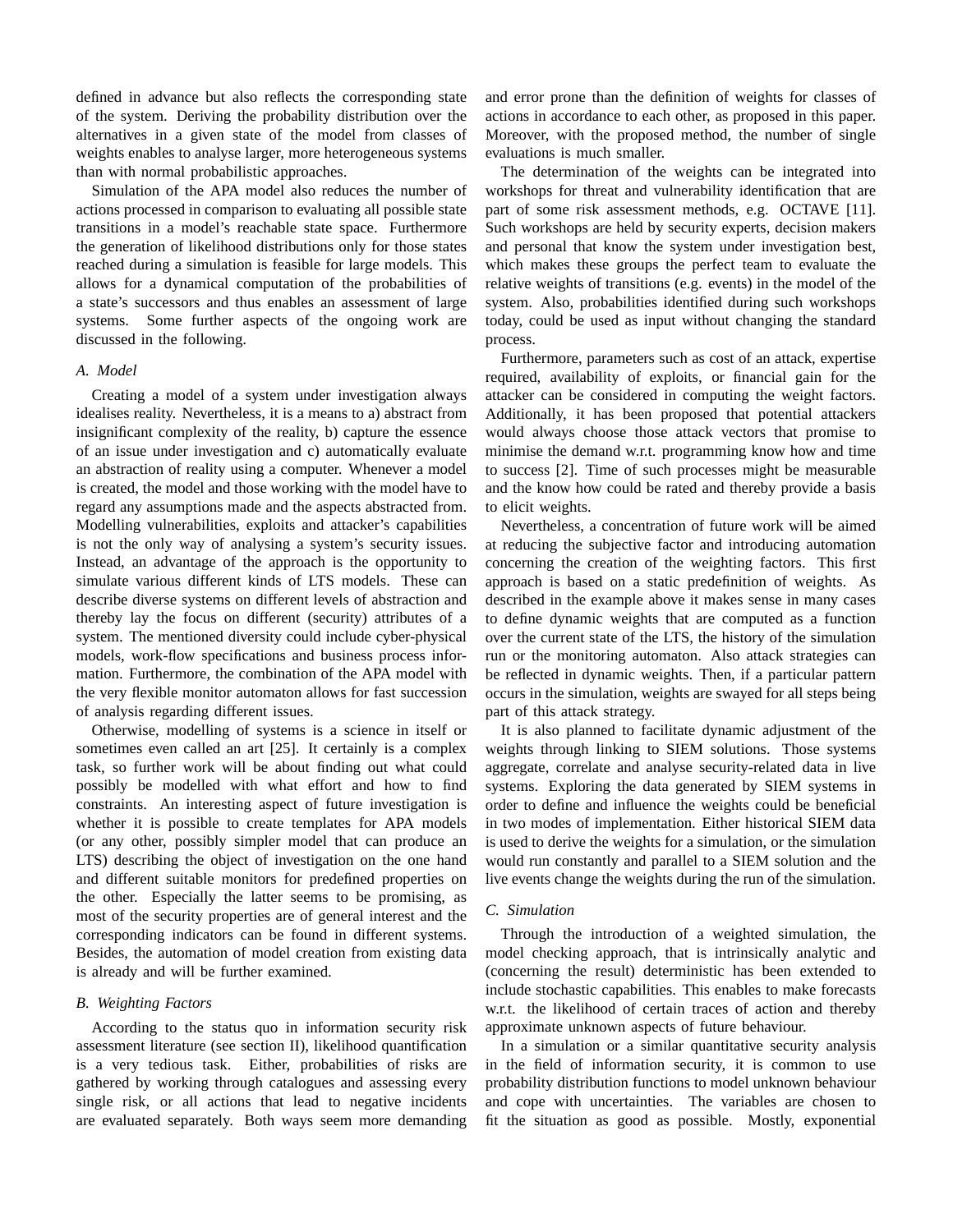distributions are used to model attackers behaviour but other distributions have been applied to security analysis, too [17], [22]–[24]. Defining probabilities according to such functions unlinked to system intrinsic properties carries the risk of abstracting from system properties that should have been investigated. In this paper, probabilities of events are generated through the random choice of active transitions and therefore a statistical distribution function is not used. Nevertheless, it might be worthwhile to consider a combined approach if for a large number of events a fixed statistical distribution correctly models the expected occurrence.

Future work will include an analysis of the statistical properties of the simulation which will help calibrating the parameters within the process. One approach will be a comparison between the simulation results and those of a numerical likelihood calculation based on a reachability analysis using the same set of weights. A statistical analysis of the results will be conducted in order to elicit the conditions of a meaningful probe.

## V. CONCLUSION

The principal goal of the ongoing work presented here is to assist the information security risk management process through the development of a model based methodology of risk assessment. Our approach is to simulate a system that is modelled as an automaton based LTS. The simulation is monitored by an additional automaton that reflects security properties and enables to analyse the system behaviour regarding these properties. Weighting factors are added to classify transitions, relatively swaying the simulation. These components have been successfully implemented.

The property based modelling allows to simulate the system on various levels of abstractions. It even enables analysis of unforeseen effects that is disregarded by risk assessment methods that focus on asset violation, because well-defined security properties do not change with the system set up and thus enable to reuse (branches of) the monitor. Furthermore, the weighted simulation facilitates flexible evolution of the analysis through the successive adjustment of parameters or model.

Compared to other approaches presented in this paper the relative weighting of classes of transitions is less complex in terms of quality and quantity. This distinguishes the approach from manual likelihood estimation of any single event of the system behaviour or from evaluation of risks according to threat catalogues or asset oriented risk estimation. Furthermore, as the weighting factors will be used to interface the simulation with system and security events from SIEM solutions, they are a key factor of the integration of the approach with existing security management software and thus of the automation and practical usability of the risk analysis.

The model based simulation is an effective way of making forecasts through approximating probabilities of future behaviour. The approach is very flexible, allowing different ways to adjust parameters successively. Future work will aim at automation, development of the forecasting algorithm and

the minimisation of subjective factors through connection to real measurable data.

#### LIST OF ACRONYMS

| <b>SHVT</b> | Simple Homomorphism Verification Tool     |
|-------------|-------------------------------------------|
| <b>ICT</b>  | Information and Communication Technology  |
| IТ          | Information Technology                    |
| <b>SIEM</b> | Security Information and Event Management |
| <b>LTS</b>  | labelled transition system                |
| APA         | Asynchronous Product Automata             |
|             |                                           |

## LIST OF SYMBOLS

| Q               | The set of states in an LTS.                           |
|-----------------|--------------------------------------------------------|
| $\mathcal T$    | The set of transitions of the APA.                     |
| $s_i$           | A particular state of the LTS, indexed i.              |
| $\mathcal{T}_x$ | The set of transitions alternatives in a state $s_x$ . |
| t               | Any transition.                                        |
| $t_i$           | A particular transition, indexed i.                    |
| $g_i$           | The weight of the transition $t_i$ .                   |
| $\mu$           | The probability distribution function                  |
| $\mathcal M$    | The set of states of the Monitor.                      |
| $\,m$           | a particular state of the Monitor.                     |
| ${\cal A}$      | The set of active states of the Monitor.               |
| $\lambda$       | A predicate of the Monitor.                            |
| Λ               | The alphabet of predicates of the Monitor.             |
| pre             | Predicate regarding the predecessor state.             |
| t n             | Predicate regarding the name of the transition.        |
| ivp             | Predicate regarding the interpretation variables of    |
|                 | the transition.                                        |

suc Predicate regarding the successor state.

### ACKNOWLEDGMENT

This paper was written as part of the MASSIF project (http: //www.massif-project.eu/), which is funded by the European Commission, and as part of the CASED project (http://www. cased.de), funded by the German Hessian government.

#### **REFERENCES**

- [1] D. Geer Jr, K. Hoo, and A. Jaquith, "Information security: why the future belongs to the quants," *IEEE Security & Privacy*, vol. 1, no. 4, pp. 24–32, 2003.
- [2] M. Dacier, Y. Deswarte, and M. Kaaniche, "Quantitative assessment of operational security: Models and tools," *LAAS Research Report*, vol. 96493, 1996.
- [3] V. Verendel, "Quantified security is a weak hypothesis," in *Proc. of NSPW09*, 2009.
- [4] J. McHugh, "Quality of protection: measuring the unmeasurable?" in *Proc. of the 2nd ACM workshop on Quality of protection*. ACM, NY, USA, 2006, pp. 1–2.
- [5] A. Jaquith, *Security metrics: replacing fear, uncertainty, and doubt*. Addison-Wesley Professional, 2007.
- [6] S. Schechter, "Computer security strength & risk: A quantitative approach," Ph.D. dissertation, Harvard University Cambridge, Massachusetts, 2004.
- [7] P. Ochsenschläger, J. Repp, and R. Rieke, "The SH-verification tool," in *Proc. 13th International FLorida Artificial Intelligence Research Society Conference (FLAIRS-2000)*, 2000, pp. 18–22.
- [8] ISO/IEC, *ISO/IEC 27005, Information technology Security techniques - Information security risk management*. ISO/IEC, 2008.
- [9] R. Fredriksen, M. Kristiansen, B. Gran, K. Stolen, T. Opperud, and T. Dimitrakos, "The CORAS framework for a model-based risk management process," *Lecture notes in computer science*, pp. 94–105, 2002.